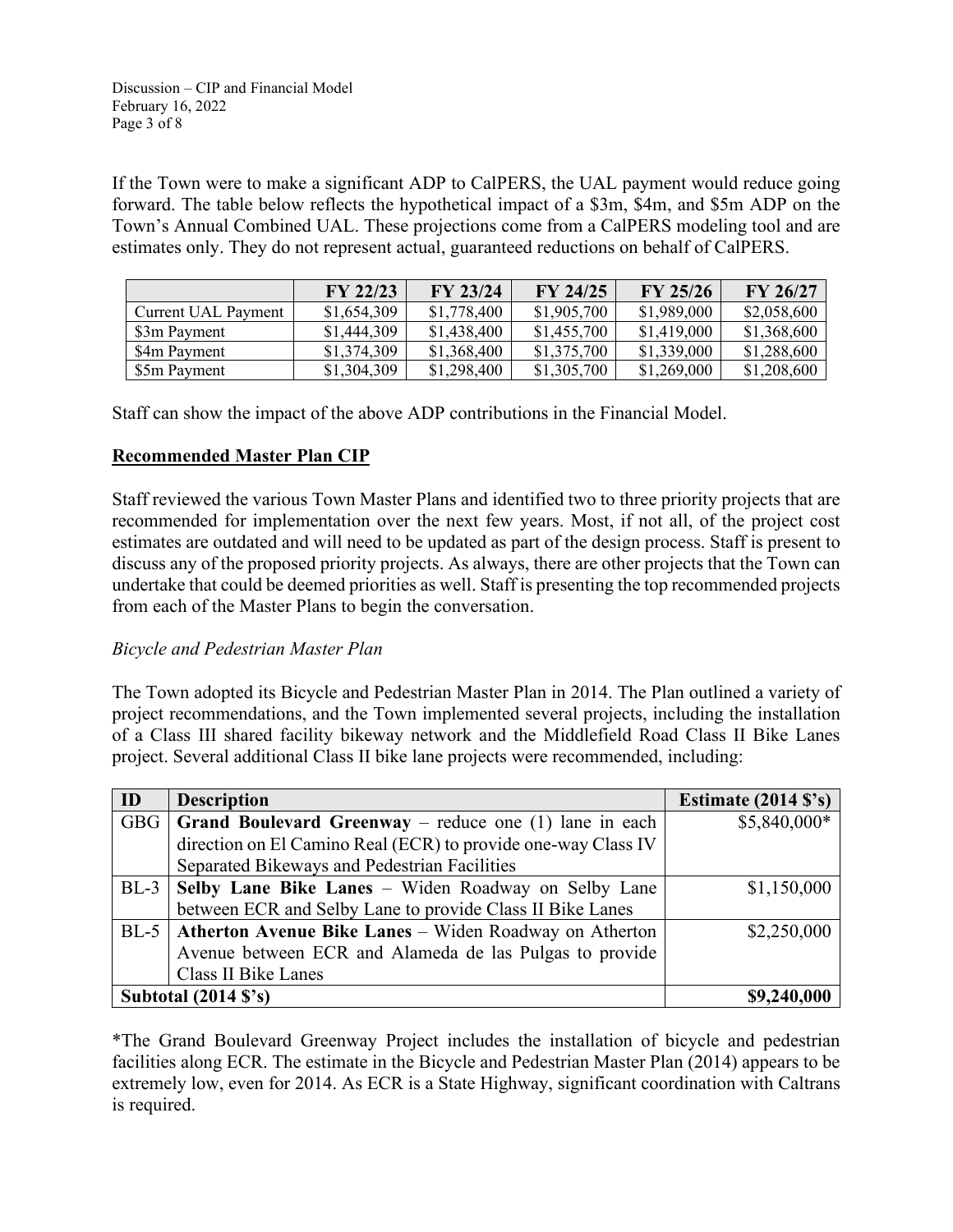Discussion – CIP and Financial Model February 16, 2022 Page 4 of 8

Each of the above projects will require widening of the roadways to accommodate the desired facilities, as well as public outreach during the design process. An additional project for consideration is the renovation of the intersection at Fair Oaks and Lloyden Drive to address the pedestrian crossings into the new Town Center. Depending on design, this renovation is estimated at \$200,000.

Weblink to Bicycle and Pedestrian Plan: <https://www.ci.atherton.ca.us/DocumentCenter/View/1104/Atherton-Master-Project-List?bidId=>

## *Drainage Master Plan*

The Drainage Master Plan was last updated in 2015. The Update focused on an inventory of the Town's current drainage system, an assessment of weaknesses (with community input), a prioritized plan for improvements (along with cost estimates), a review of the requirements of the 2009 Municipal Stormwater Permit, and an assessment of projects for regional stormwater retention. In total, the Drainage Master Plan identified approximately \$45.1m in projects at various Tiered priorities (1 through 5).

Tier 1 Projects are improvements that would mitigate flooding problems that can create significant life and safety issues (4 projects). Tier 2 Projects are improvements that are intended to avoid damage to private property caused by storm runoff from public areas (10 projects). Tier 3 Projects are projects on public property and not influenced by downstream drainage systems (8 projects). Tier 4 Projects are projects located on public property that *are influenced* by downstream under capacity (13 projects). Tier 5 Projects are projects where flooding has not been observed lately (8 projects). Tier 1 Projects are the highest priority projects where there is potential life and safety concerns should there be flooding.

Staff has reviewed the Drainage Master Plan and believes that the four (4) Tier I projects remain the highest priority projects. These projects will assist in the mitigation of immediate flooding issues that can potentially create significant life and safety issues. The four (4) projects are:

| ID                          | <b>Description</b>                                             | Estimate $(2015 \text{ S's})$ |
|-----------------------------|----------------------------------------------------------------|-------------------------------|
| H                           | Channel @ Reservoir Road – Reline & Erosion Control            | \$2,360,000                   |
| Q                           | Alameda de las Pulgas & Camino Al Lago Channel                 | \$1,467,000                   |
|                             | Improvements                                                   |                               |
| $II-1$                      | Relining of Channel Slopes (upstream of Alameda de las Pulgas) | \$2,000,000                   |
| $JJ-1$                      | Relining of Channel Bottom (upstream of Alameda de las         | \$310,000                     |
|                             | Pulgas)                                                        |                               |
| Tier I Subtotal (2015 \$'s) |                                                                | \$6,137,000                   |

Staff's recommendation is that a condition assessment be done of Atherton Channel, upstream of Alameda de las Pulgas (Channel Slopes [II-1] and Bottoms [JJ-1]). Based on that assessment that design, environmental and permitting be done to complete the repairs. It is estimated that design,